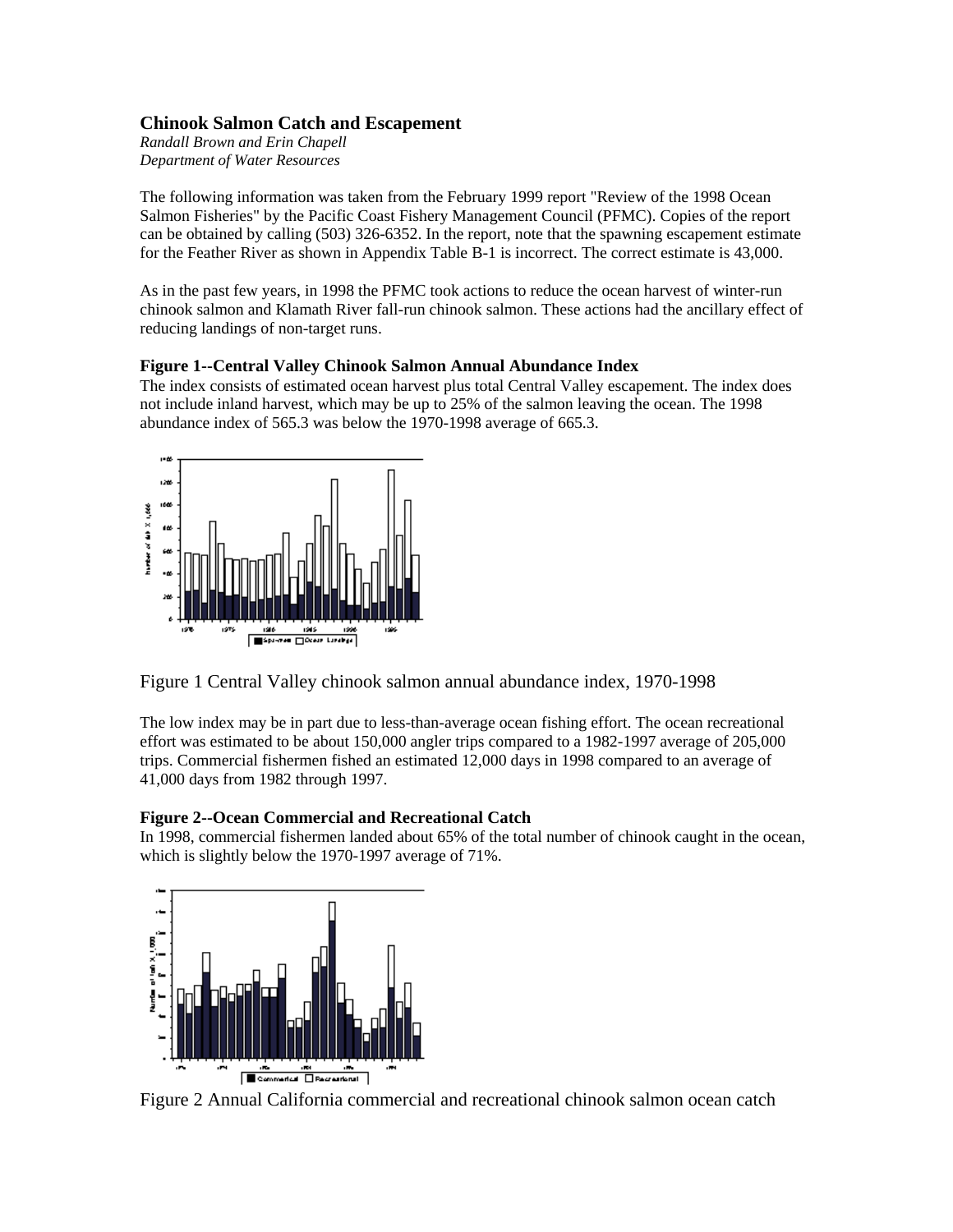### **Figure 3--Ocean Harvest Index**

The ocean harvest was significantly less than preseason predictions. The ocean harvest index consists of the estimated ocean harvest divided by the sum of the ocean harvest and total Central Valley escapement. It does not include inland harvest. The 1998 ocean harvest index of 57% is the third lowest during the period of record and is significantly lower than the indices in from about 74% to 79% seen from about 1985 through 1995.



Figure 3 Central Valley chinook salmon ocean harvest index, 1970-1998

As mentioned earlier, the lower ocean harvest is likely due to harvest regulations to protect winter-run chinook and Klamath fall-run chinook. Some economic factors may be coming into play as pen-reared Atlantic salmon make up a larger portion of the fresh salmon market.

### **Figure 4--Sacramento Valley Escapement**

In contrast to ocean harvest and total Central Valley escapement in 1998, the natural and hatchery chinook runs to Sacramento River mainstem and tributary streams and hatcheries was among the strongest seen since 1970.



Figure 4 Annual fall-run chinook salmon escapement to the Sacramento River and major tributaries, natural and hatchery contribution

The strong escapement was at least in part due to the reduction in ocean catch. Most of the escapement was to the Feather and American rivers and Battle Creek--streams that have major fall-run hatcheries. The total escapement met the PFMC's spawning escapement goal of between 122,000 and 180,000 adults. This estimate includes hatchery and naturally spawning fish. Note that all production from the Nimbus Hatchery is trucked to near Carquinez Strait for release as smolts.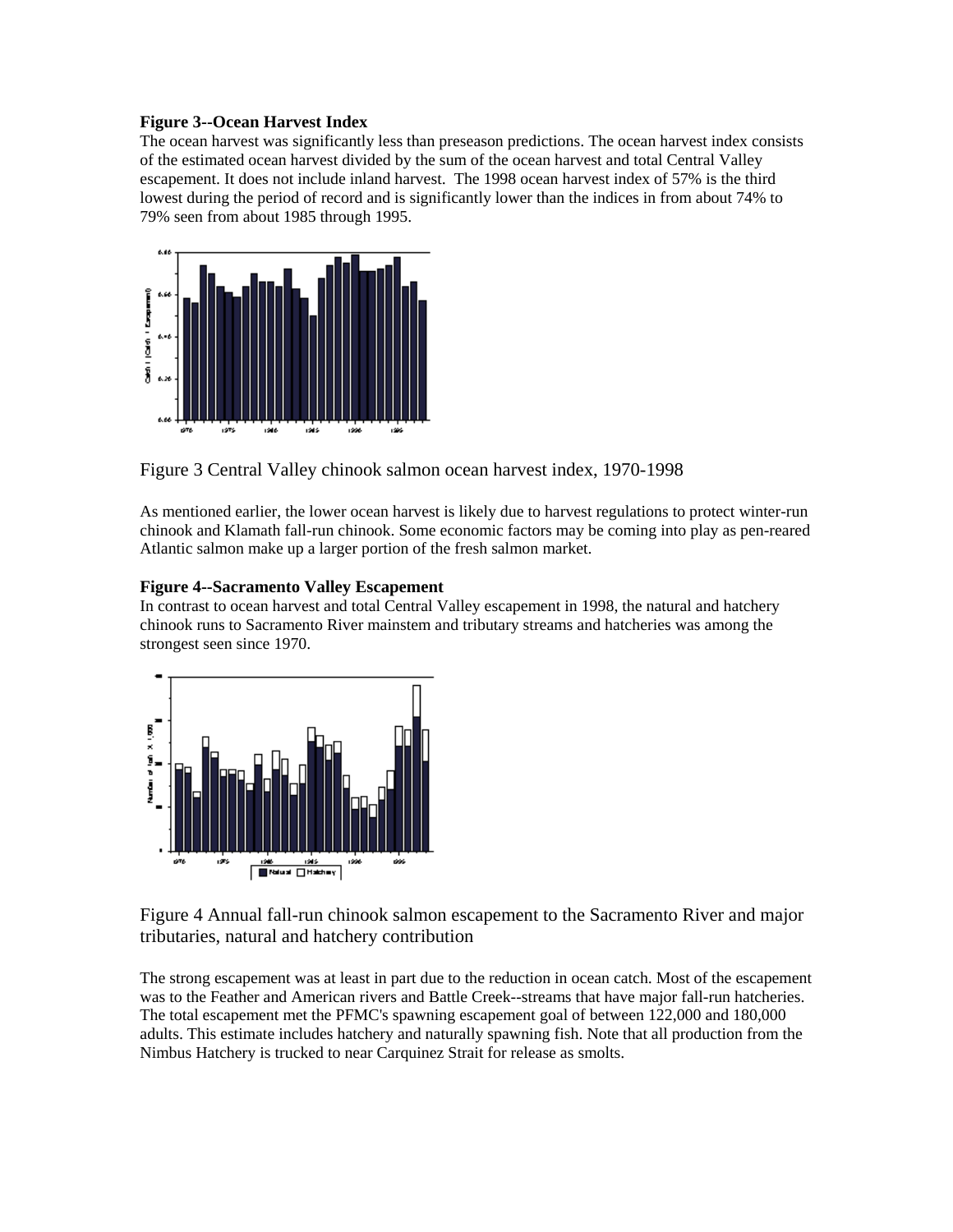### **Figure 5--American River Escapement**

The 1998 escapement to the American River was the fourth strong year in a row and the fourth highest year in the 1970-1998 period of record.



Figure 5 Annual fall-run chinook salmon escapement to the American River, natural and hatchery contribution

### **Figure 6--Feather River Escapement**

As on the American River, the 1998 escapement to the Feather River was strong. Similarly, the entire production from the Feather River Hatchery is trucked to near Carquinez Strait for release. DWR continues to tag more than a million Feather River Hatchery juveniles each year to help determine the hatchery's contribution to catch, spawning, and straying. This fall, DWR will contract with a university scientist to begin analyzing the tag returns from these releases. Feather River escapement to the Feather River Hatchery includes what are now called spring-run chinook. Through the use of microsatellites, UC Davis geneticists will soon be able to determine if there is an actual spring run to the hatchery.



Figure 6 Annual fall-run chinook salmon escapement to the Feather River, natural and hatchery contribution

### **Figure 7--Fall-run Chinook Salmon Escapement to the Yuba River**

Earlier data have indicated that Yuba River fall-run chinook are a naturally spawning run with little input from the Feather River Hatchery. The tagging program now underway on the Feather River and the recovery of tagged salmon on the spawning grounds will be used to determine the source of fallrun chinook spawning in the Yuba River. Whatever the source of the fish, the 1998 escapement was the second best for the period of record.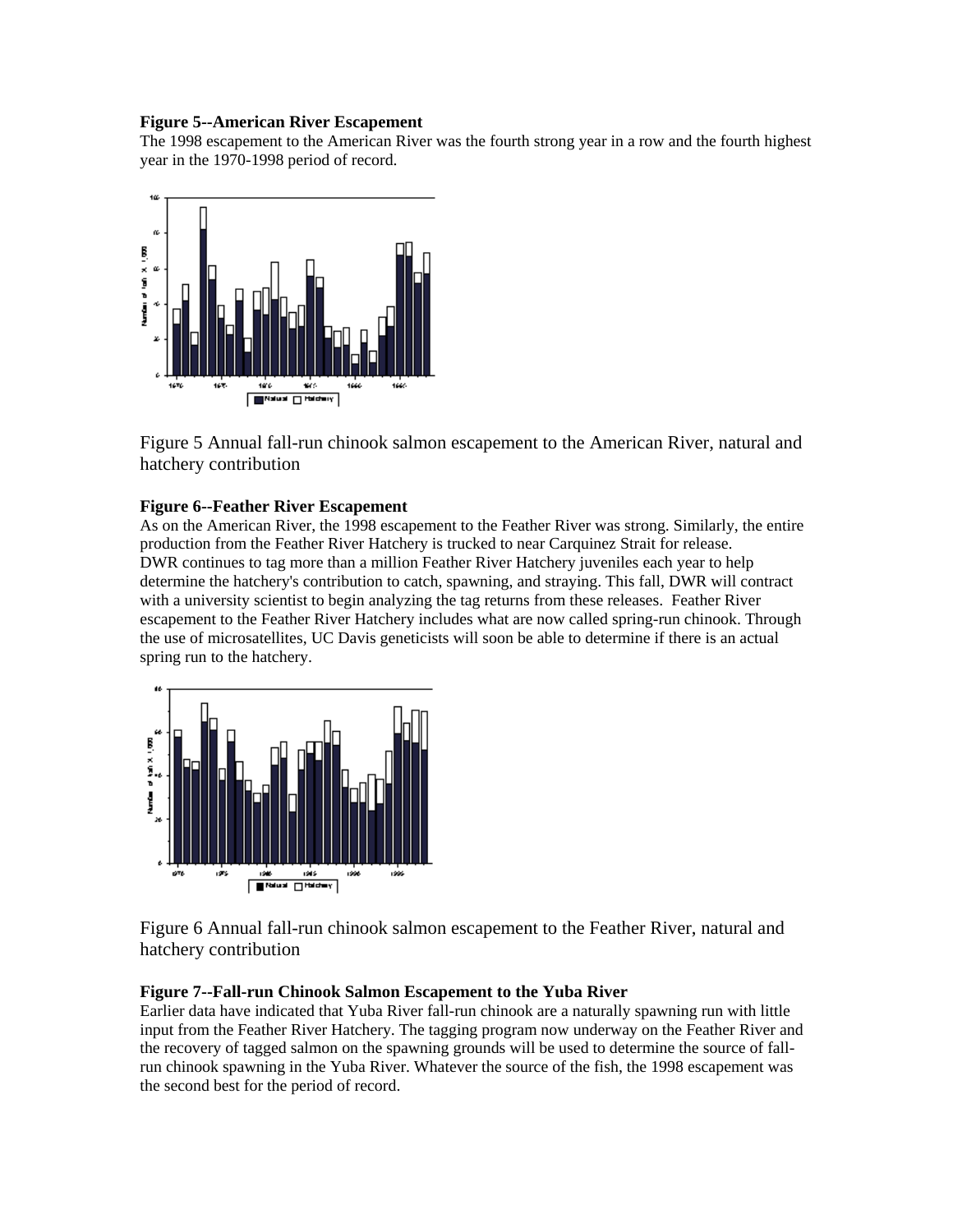

Figure 7 Annual natural fall-run chinook salmon escapement to the Yuba River

Although 1998 was the third consecutive year with reasonably good escapement to San Joaquin tributaries, it was not as good as might be expected from past records (Figure 8). The relatively low numbers are in spite of the lower ocean harvest. Preliminary genetic information indicates that San Joaquin fall-run chinook can not be distinguished from other Central Valley fall runs. DFG received a CALFED grant to further investigate the genetics of San Joaquin stocks spawning in the main tributaries.

## **Figure 8--Escapement to the San Joaquin System**

In 1998, the California Fish and Game Commission listed spring-run chinook as threatened. NMFS will announce their decision whether to list spring-run chinook (as well as fall-run and late fall-run) sometime this summer.



Figure 8 Annual fall-run chinook salmon escapement to the San Joaquin River system, natural and hatcherycontribution

## **Figure 9--Spring-run Chinook Salmon Escapement**

Most of the spring-run chinook spawn in Deer, Mill, and Butte creeks. The 1998 escapement was the second highest on record.